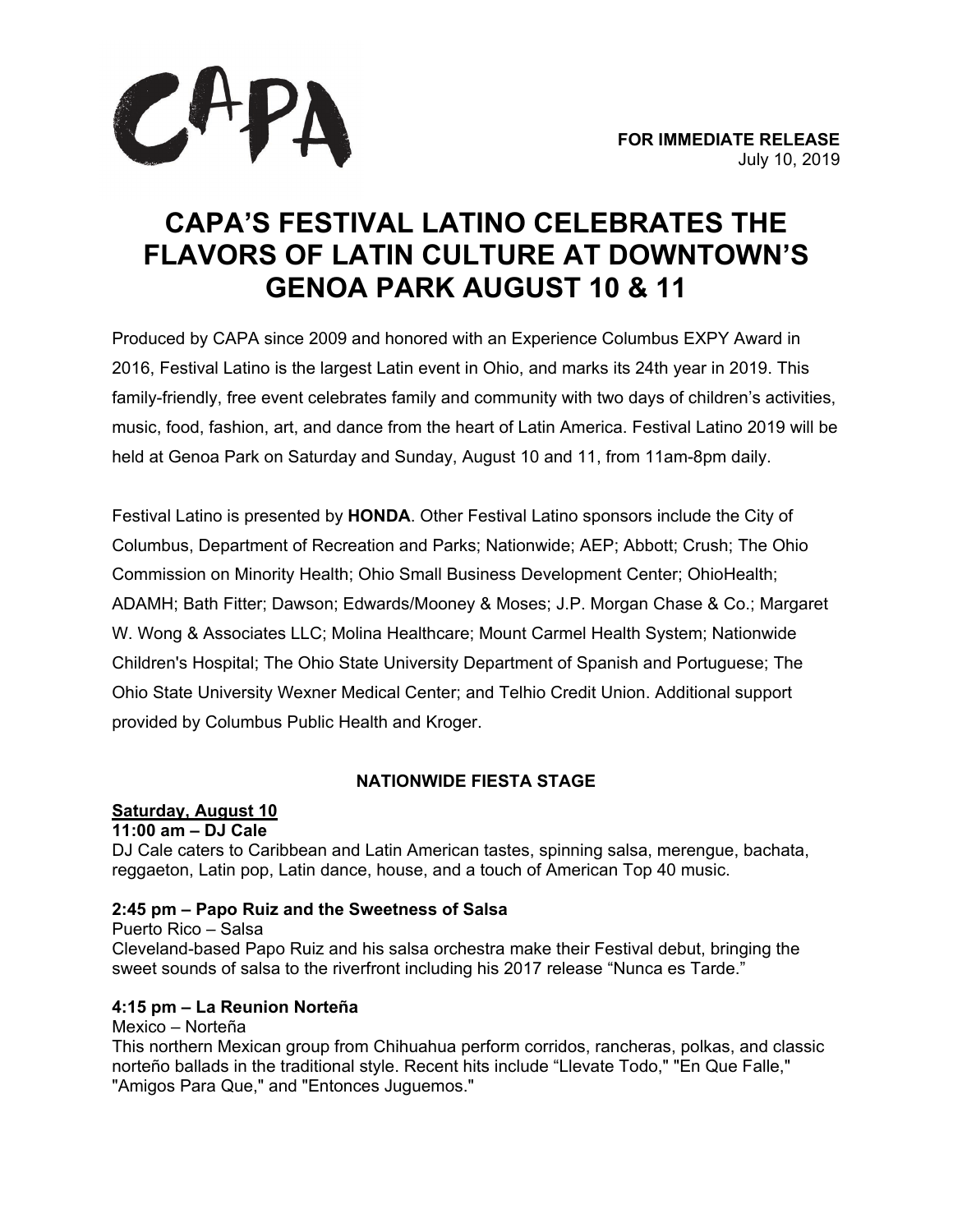#### **6:15 pm – Grupo Manía**

#### Puerto Rico – Merengue

Grammy Award-winning Grupo Manía will perform some of their most popular singles including "Me Miras y Te Miro," "Linda Eh," "Ojitos Bellos," and "Te Ví."

#### **Sunday, August 11**

#### **11:00 am – DJ Cale**

DJ Cale caters to Caribbean and Latin American tastes, spinning salsa, merengue, bachata, reggaeton, Latin pop, Latin dance, house, and a touch of American Top 40 music.

#### **1:15 am – The Ark Band**

Columbus-based The Ark Band has toured across the US, Canada, and Jamaica sharing its roots reggae, calypso, and soca music.

#### **2:45 pm – Enrique Infante**

Singer, songwriter, and multi-instrumental musician Enrique Infante will perform with his band, Dejavu Latin Fusion Rhythms.

#### **4:15 pm – Los Rabanes**

Panama – Rock Fusion

Los Rabanes are considered musical pioneers, fusing Caribbean dance rhythms with rock and a variety of other alternative genres including punk, grunge, metal, ska, and house. They are the first band from Central America to win a Latin Grammy in the Best Rock Album category.

## **6:15 pm – Gilberto Santa Rosa**

Puerto Rico – Salsa

Known as "El Caballero de la Salsa" ("The Gentleman of Salsa"), Gilberto Santa Rosa's musical elegance and style has earned him an ASCAP Latin Heritage Award, six Grammy Awards, and the Guinness World Record for the most No. 1 songs on *Billboard*'s Tropical chart (12 in total).

Additional main stage attractions include:

## **Special Festival Host – B. A-Star**

Richard Bastar Jr., known as B. A-Star, is a former member of the group Tercera Generacion (or 3G) with his brothers, boasting the fact that they are the third generation of Bastar in the music industry. Now pursuing a solo project, B. A-Star has created a new urban dance sound, releasing more than ten singles since 2011.

# **ABBOTT CHILDREN'S AREA**

12 pm – 6 pm daily, no charge for activities

Children's area activities will include:

**Balloon Artist** – Clayton Beeney will create fun balloon sculptures for children from 2-4pm daily.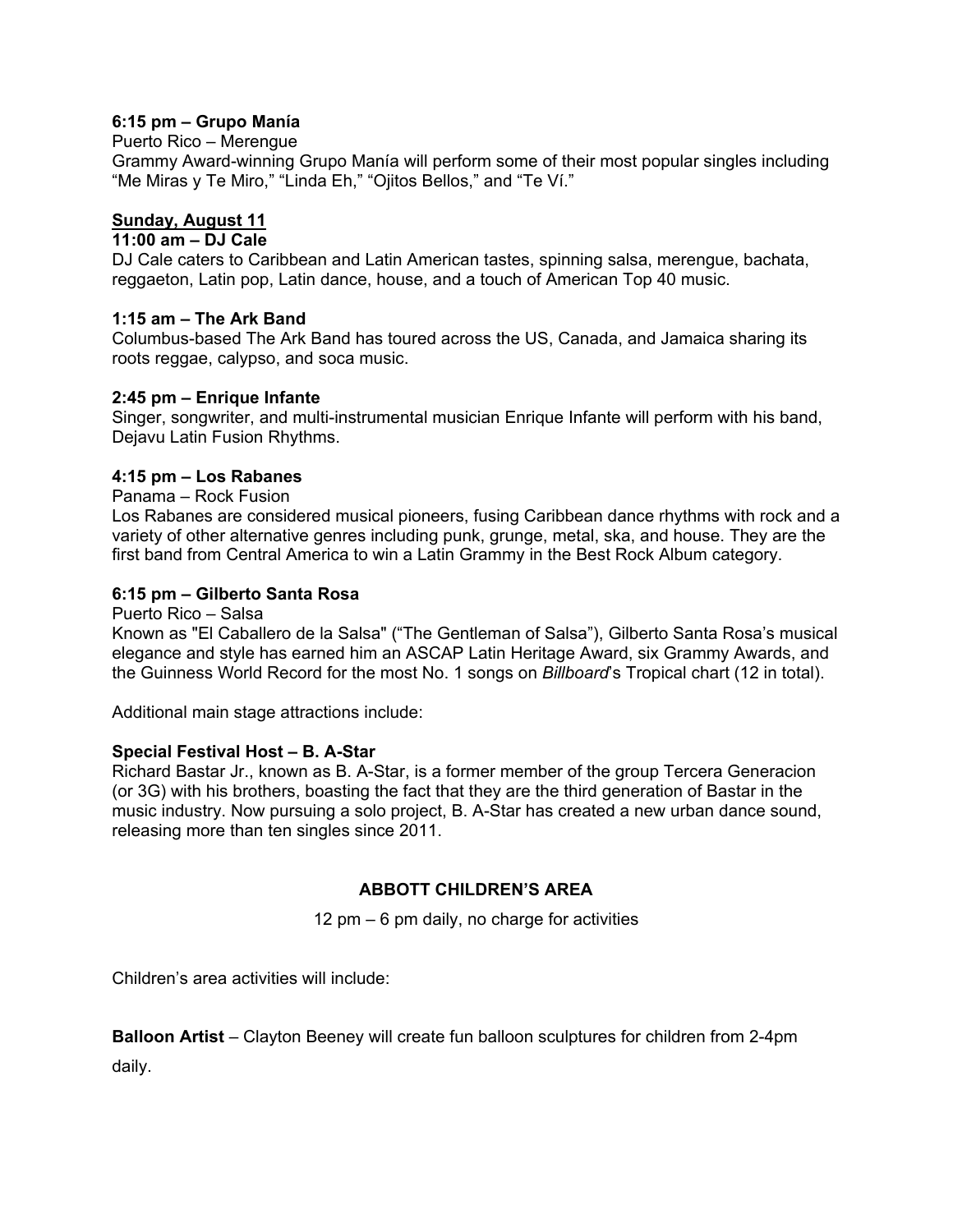**COSI** – COSI will bring their exciting live shows and engaging family activities outdoors along Washington Boulevard. Festival-goers will have opportunities to play, explore, and learn about science together with COSI's Science Spots and thrilling demonstrations.

**Mexican Flowers** – Big, beautiful flowers are used in Mexico to decorate on days of celebration. Join the members of the Latin Ladies & Friends Organization as they help children construct these colorful creations.

**Book Giveaways** – Big Brothers Big Sisters of Central Ohio will be handing out children's books. Columbus City Schools' Columbus Spanish Immersion Academy will be handing out Spanish children's books.

**Product Sampling** – Abbott will be handing out free samples of some of their most popular healthy hydrations for kids and adults.

**Fluoride Screenings** – Nationwide Children's Hospital will provide free fluoride screenings for kids.

## **Additional children's activities will be provided by:**

- Franklin County Children Services
- Girl Scouts of Ohio's Heartland Council, Inc.

# **CRUSH DANCE PLAZA**

## **Saturday, August 10**

## **2:00 pm – Salsa Lessons with Carlos Rubio**

Take a salsa dance lesson from "The Salsa King of Ohio." Carlos "El Hiperactivo" Rubio is an instructor at the Salsamante Dance Academy and Ohio's all-time winning-est salsa dancer.

## **3:00 pm – Salsamante Dance Academy**

Enjoy salsa performances from instructors and students of Columbus' first and only salsa dance studio.

## **5:00 pm – El Corazon de Mexico**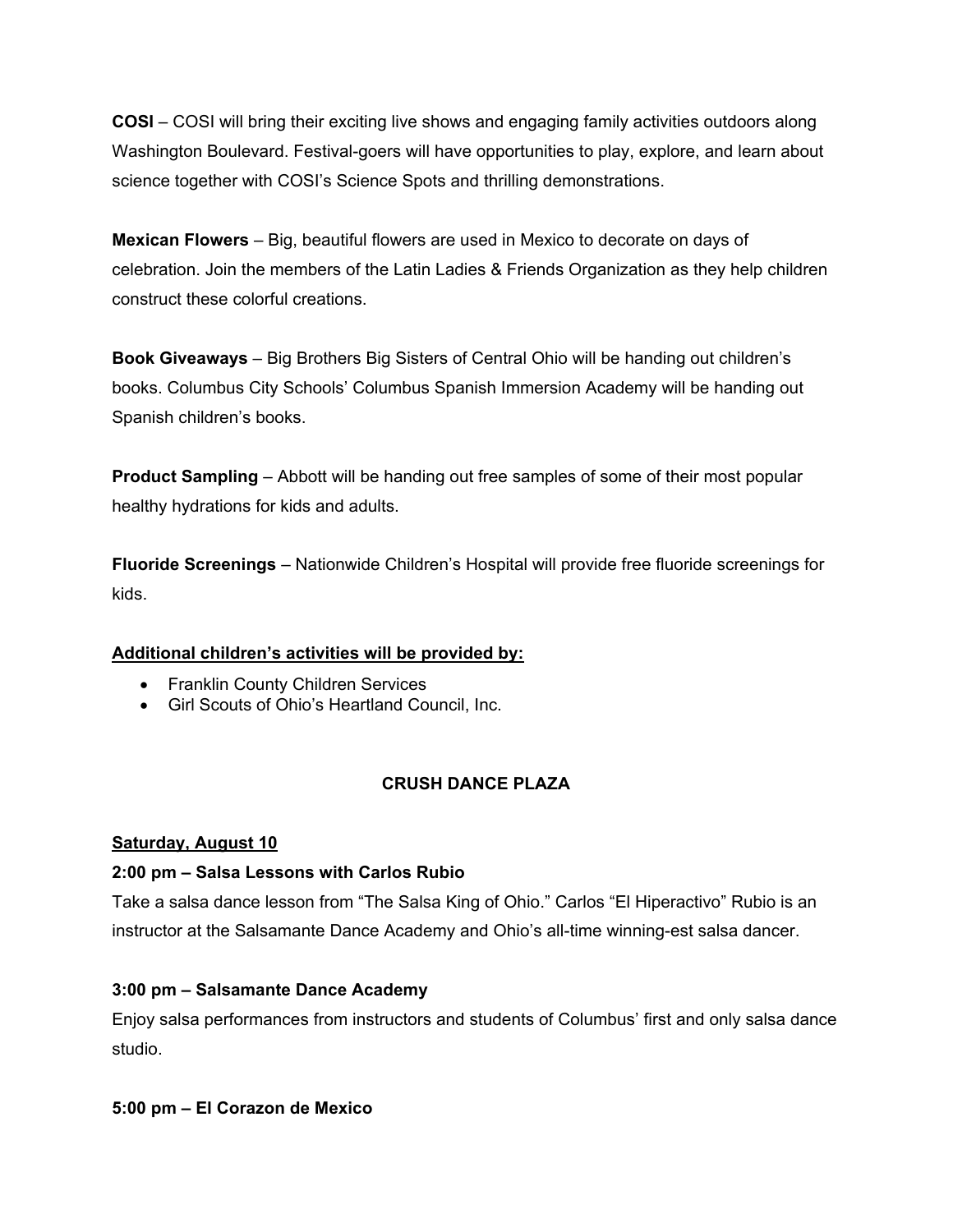Toledo-based dance company El Corazon de Mexico Ballet Folklorico (The Heart of Mexico) will demonstrate the beauty and charm of traditional Mexican dances.

# **Sunday, August 11**

- **1:00 pm El Corazon de Mexico**
- **2:00 pm Salsa Lessons with Carlos Rubio**
- **3:00 pm Salsamante Dance Academy**
- **4:00 pm El Corazon de Mexico**

# **5:00 pm – Latin Fashion Show**

Organized by C+J Ethnic, catch a showcase and celebration of Latin style as local adults and children model a progression of fashion from traditional Latin clothing through the modern designs of today.

# **ARTISTS' SHOWCASE**

Ohio-based Latin artists will display and sell their visual artwork in the Artists' Showcase area. Featured artists in 2019 will include:

- **Darsy Amaya** jewelry
- **Ciela** handmade handbags and accessories
- **Abraham Cordova** hand-drawn artwork on screen-printed t-shirts and posters
- **Dimafi Designs** handmade jewelry and accessories

## **AUTHORS' SHOWCASE**

Latin writers will display and sell their work in the Authors' Showcase area. Featured authors in 2019 will include novelist Ani Palacios and children's author Lorena C. Brown.

## **HEALTH & WELLNESS AREA**

Presented by The Ohio Commission on Minority Health, OhioHealth, and ADAMH, the Health & Wellness Area will host a variety of local health and social service organizations offering **free health screenings** and bilingual information on their services. Participating organizations include:

- ADAMH
- Columbus Public Health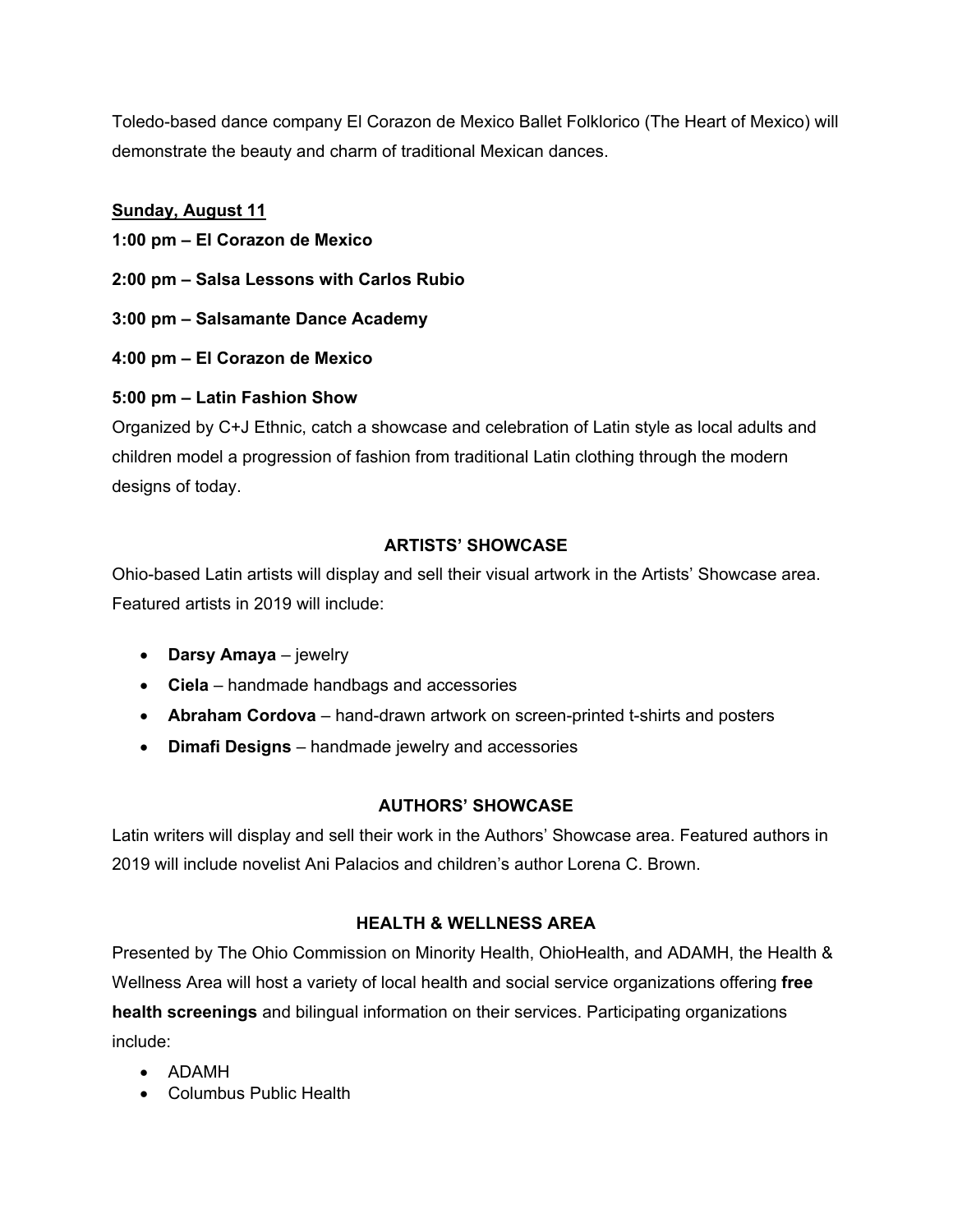- Mount Carmel Health System
- The Ohio Commission on Minority Health
- OhioHealth
- The Ohio State University Wexner Medical Center

## **COMMUNITY RESOURCES AREA**

The Community Resources area will offer information about local education and community

programs. Participating organizations include:

- Proyecto Mariposas
- Homes on the Hill CDC
- Dress for Success Columbus

# **FOOD VENDORS**

Festival Latino will offer a wide variety of cuisine from Latin America and beyond. For a full list of participating vendors, please visit [www.FestivalLatino.net.](http://www.festivallatino.net/)

# **MARKETPLACE**

The Festival Latino marketplace will include jewelry, arts, crafts, and a variety of other traditional items from Latin America. For a full list of participating vendors, please visit [www.FestivalLatino.net.](http://www.festivallatino.net/)

## **Festival Policy**

Guests are encouraged to bring blankets and chairs for lawn seating.

Not permitted in Genoa Park:

- Unauthorized vehicles on sidewalks or in the parks
- Commercial activities, including soliciting and/or vending without permission from CAPA
- Panhandling
- Camping
- Cooking grills or open fires
- Feeding the geese or other wildlife
- Drones
- Illegal drug use
- Illegal weapons
- Alcohol (except that purchased on site at the event)
- Glass containers
- Pets (prohibited for the safety of Festival-goers)
- Skateboards
- Large shade structures including tents and umbrellas (both for patio and chair)
- Staking of any type
- Coolers
- Bicycles (to be parked in designated areas)